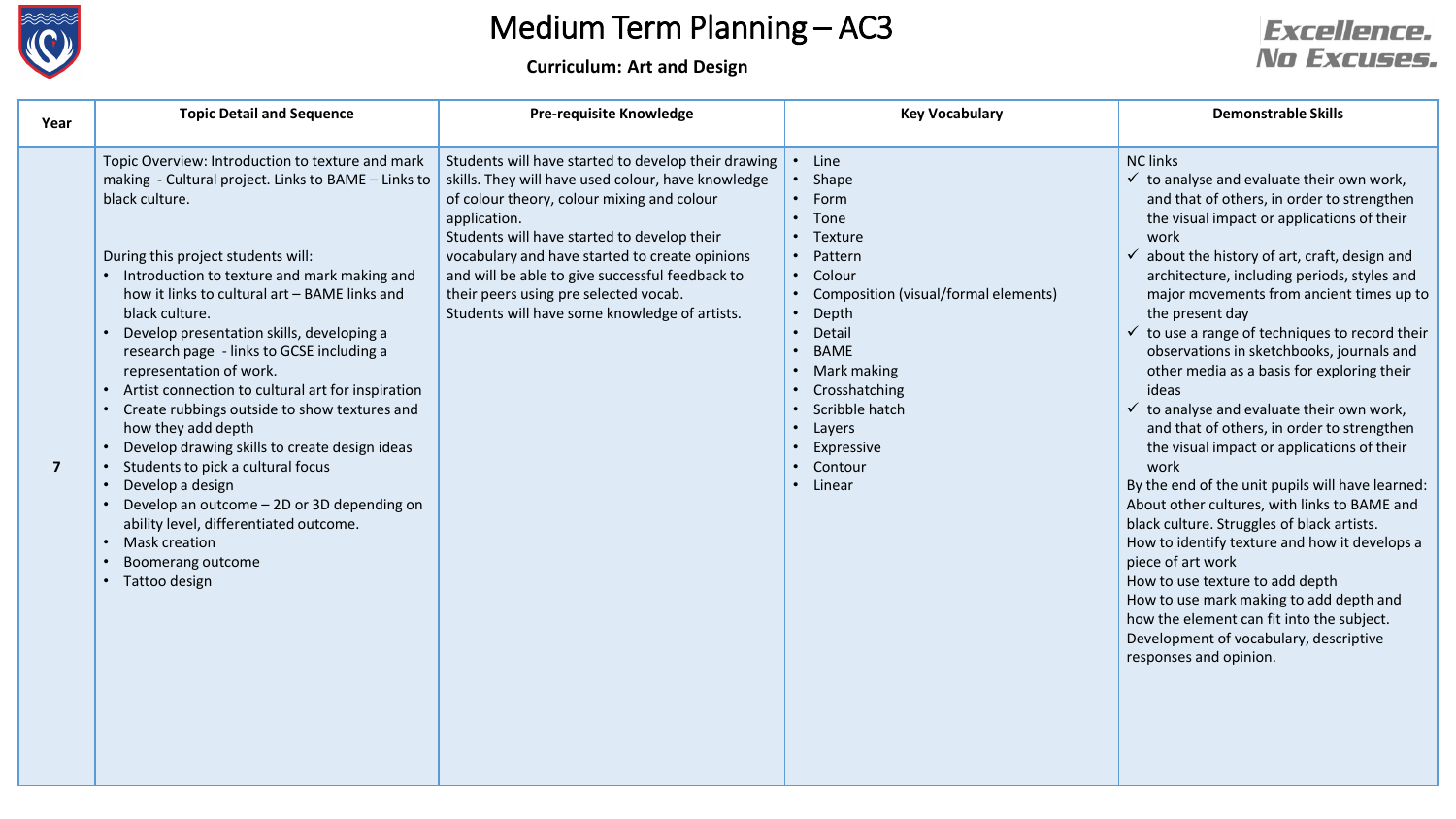

How to select relevant colour creating

|      | <b>Topic Detail and Sequence</b>                                                                                                                                                                                                                                                                                                                                                                                                                                                                                                                                                                                                                                                                                                                                                                                                            | <b>Pre-requisite Knowledge</b>                                                                                                                                                                                                                                                                                                                             | <b>Key Vocabulary</b>                                                                                                                                                                                                                                                                                                                             | <b>Demonstrable Skills</b>                                                                                                                                                                                                                                                                                                                                                                                                                                                                                                                                                                                                                                                                                                                                                                                                                                                                                                                                                                                                                                                                                                                                                                                                                                                                                                                                                               |
|------|---------------------------------------------------------------------------------------------------------------------------------------------------------------------------------------------------------------------------------------------------------------------------------------------------------------------------------------------------------------------------------------------------------------------------------------------------------------------------------------------------------------------------------------------------------------------------------------------------------------------------------------------------------------------------------------------------------------------------------------------------------------------------------------------------------------------------------------------|------------------------------------------------------------------------------------------------------------------------------------------------------------------------------------------------------------------------------------------------------------------------------------------------------------------------------------------------------------|---------------------------------------------------------------------------------------------------------------------------------------------------------------------------------------------------------------------------------------------------------------------------------------------------------------------------------------------------|------------------------------------------------------------------------------------------------------------------------------------------------------------------------------------------------------------------------------------------------------------------------------------------------------------------------------------------------------------------------------------------------------------------------------------------------------------------------------------------------------------------------------------------------------------------------------------------------------------------------------------------------------------------------------------------------------------------------------------------------------------------------------------------------------------------------------------------------------------------------------------------------------------------------------------------------------------------------------------------------------------------------------------------------------------------------------------------------------------------------------------------------------------------------------------------------------------------------------------------------------------------------------------------------------------------------------------------------------------------------------------------|
| Year |                                                                                                                                                                                                                                                                                                                                                                                                                                                                                                                                                                                                                                                                                                                                                                                                                                             |                                                                                                                                                                                                                                                                                                                                                            |                                                                                                                                                                                                                                                                                                                                                   |                                                                                                                                                                                                                                                                                                                                                                                                                                                                                                                                                                                                                                                                                                                                                                                                                                                                                                                                                                                                                                                                                                                                                                                                                                                                                                                                                                                          |
| 8    | Topic Overview: Mexican day of the dead<br>During this project students will:<br>Learn about a cultural celebration - Mexican<br>day of the dead. Thinking about how the<br>cultural celebration fits into modern society.<br>Develop skills with pattern and detail -<br>creating their own patterns and symbols<br>collected to their own personal ideas<br>Make creative decisions<br>Develop use of colour theory and colour<br>application - mix colours thinking about Tints<br>and shades. Successfully use block colours as<br>well as colour blends.<br>Develop composition skills to create their own<br>outcome using their own ideas and symbols<br>they have developed.<br>Develop design into an outcome that is<br>alternative. Could be a sugar skull, mask or<br>tattoo.<br>Students will create a 3D outcome<br>$\bullet$ | Students will have developed their vocabulary and<br>will be able to use more sophisticated language to<br>discuss artists and also to give opinions to their<br>peers.<br>Students will have knowledge of drawing, painting,<br>sculpture and 3D techniques. Students will be<br>starting to develop more knowledge of patter and<br>presentation skills. | • Line<br>• Shape<br>• Form<br>• Tone<br>• Texture<br>• Pattern<br>• Colour<br>• Composition (visual/formal elements)<br>Cultural<br>Festival<br>Pattern<br>Detail<br>Colour<br>• Application<br>Colour theory<br>• Tint<br>• Shade<br>• Hue<br>Contour<br>Decorative<br>• Layering<br>$\cdot$ 3D<br>• Sculpture<br>• Sugar skull<br>• Successful | <b>NC links</b><br>$\checkmark$ to analyse and evaluate their own work,<br>and that of others, in order to strengthen<br>the visual impact or applications of their<br>work<br>$\checkmark$ to strengthen the visual impact or<br>applications of their work<br>$\checkmark$ to use a range of techniques to record<br>their observations in sketchbooks, journals<br>and other media as a basis for exploring<br>their ideas<br>$\checkmark$ to use a range of techniques and media,<br>including painting<br>$\checkmark$ to increase their proficiency in the handling<br>of different materials<br>$\checkmark$ about the history of art, craft, design and<br>architecture, including periods, styles and<br>major movements from ancient times up to<br>the present day<br>By the end of the unit pupils will have learned:<br>Development of vocabulary, descriptive<br>responses and opinion.<br>About the cultural celebration day of the dead<br>and the symbols and imagery which go with it<br>How to make decisions about their own art<br>work and learn from their mistakes<br>How to develop their opinions using in depth<br>vocabulary<br>How to bring together a design<br>How to draw decorative designs<br>How to build using card board and clay<br>How to use wire in a proficient way<br>How to select linked colours and imagery to<br>create their own designs |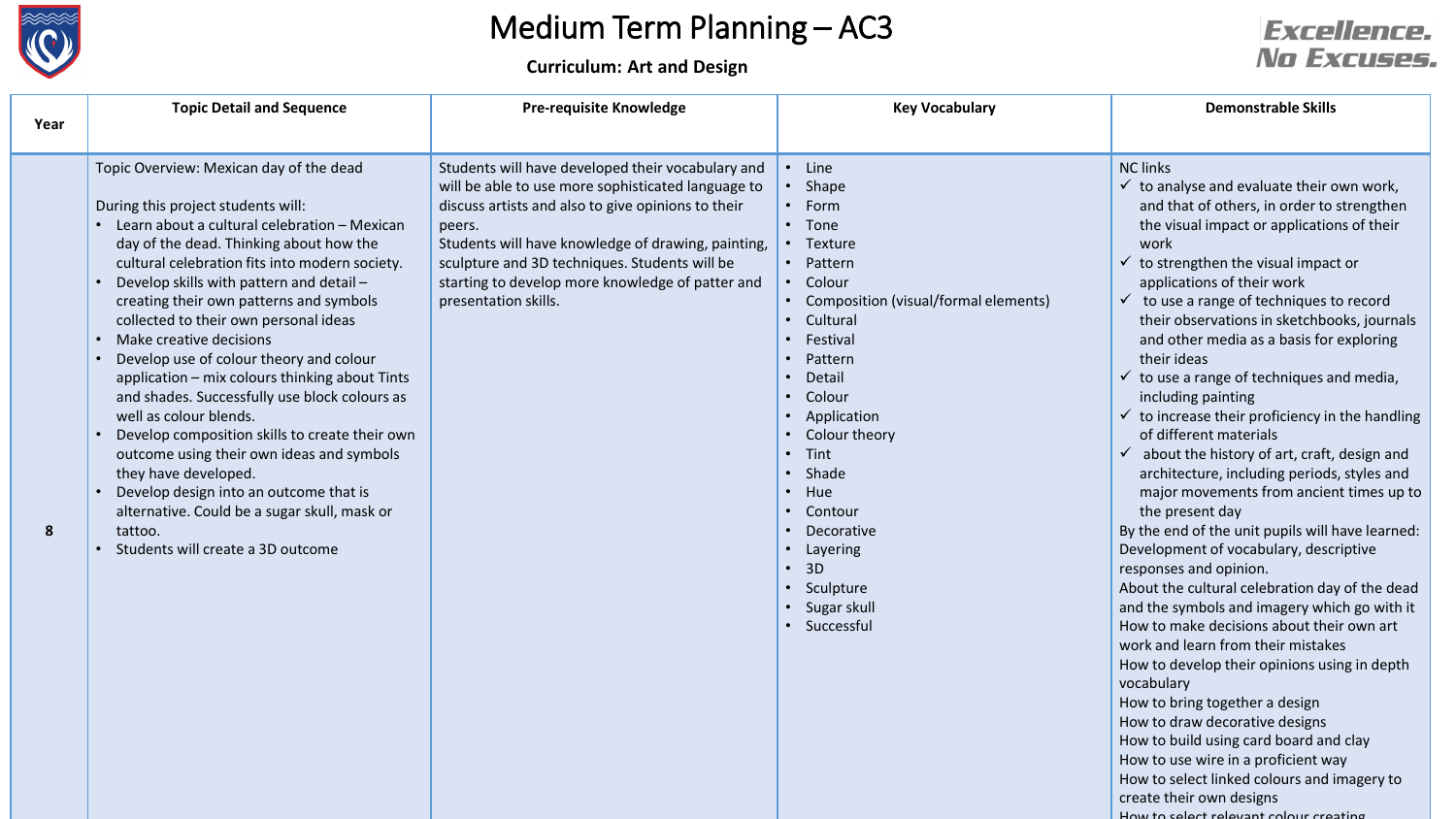

**Curriculum: Art and Design**



|      | <b>Topic Detail and Sequence</b>                                                                                                                                                                                                                                                                                                                                                                                                                                                                                                                                                                                                                                                                                                                                                                                                                                                                                                                                                                                                                               | <b>Pre-requisite Knowledge</b>                                                                                                                                                                                                                                                                                                                                                                                                                            | <b>Key Vocabulary</b>                                                                                                                                                                                                                                                                                                   | <b>Demonstrable Skills</b>                                                                                                                                                                                                                                                                                                                                                                                                                                                                                                                                                                                                                                                                                                                                                                                                                                                                                                                                                                                                                                                                                                                                                                                                                                                                                            |
|------|----------------------------------------------------------------------------------------------------------------------------------------------------------------------------------------------------------------------------------------------------------------------------------------------------------------------------------------------------------------------------------------------------------------------------------------------------------------------------------------------------------------------------------------------------------------------------------------------------------------------------------------------------------------------------------------------------------------------------------------------------------------------------------------------------------------------------------------------------------------------------------------------------------------------------------------------------------------------------------------------------------------------------------------------------------------|-----------------------------------------------------------------------------------------------------------------------------------------------------------------------------------------------------------------------------------------------------------------------------------------------------------------------------------------------------------------------------------------------------------------------------------------------------------|-------------------------------------------------------------------------------------------------------------------------------------------------------------------------------------------------------------------------------------------------------------------------------------------------------------------------|-----------------------------------------------------------------------------------------------------------------------------------------------------------------------------------------------------------------------------------------------------------------------------------------------------------------------------------------------------------------------------------------------------------------------------------------------------------------------------------------------------------------------------------------------------------------------------------------------------------------------------------------------------------------------------------------------------------------------------------------------------------------------------------------------------------------------------------------------------------------------------------------------------------------------------------------------------------------------------------------------------------------------------------------------------------------------------------------------------------------------------------------------------------------------------------------------------------------------------------------------------------------------------------------------------------------------|
| Year |                                                                                                                                                                                                                                                                                                                                                                                                                                                                                                                                                                                                                                                                                                                                                                                                                                                                                                                                                                                                                                                                |                                                                                                                                                                                                                                                                                                                                                                                                                                                           |                                                                                                                                                                                                                                                                                                                         |                                                                                                                                                                                                                                                                                                                                                                                                                                                                                                                                                                                                                                                                                                                                                                                                                                                                                                                                                                                                                                                                                                                                                                                                                                                                                                                       |
| 9    | Topic Overview:<br>Alternative art techniques - linked to careers.<br>Alternative drawing techniques<br>Colour theory linked to skin<br>Special effects make up<br>Roligore<br>Jenny Savile<br>Alberto Giacometti<br><b>Tracy Emin</b><br>During this project students will:<br>• Learn about careers in art and design and how<br>they can link their knowledge learned over the<br>past 3 years into a career that is becoming very<br>popular. SFX, stage make up, stage production<br>and design, animation and illustration all<br>popular careers.<br>Project will be taught in a GCSE format. Begin<br>with mind maps and research pages, artist<br>research,<br>• Learn about expressive drawing techniques -<br>quick sketches<br>• Artist workshop lessons. Techniques to be<br>taught $=$<br>Layering drawings<br>• Continual line<br>• Clay in the style of Alberto Giacometti<br>• Wire sculptures<br>❖ Scar wax, basic wound<br>❖ Bruising<br>❖ Polymorph plastic to create props<br>❖ Open wound<br>❖ Burn<br>❖ Raised scar<br>❖ Infected wound | Students will now be able to work in a much more<br>independent way. Students will have knowledge in<br>all areas of the subject and will be able to give in<br>depth opinions as well as analyse art in an in depth<br>way. Students will be able to build on knowledge<br>and refine skills and start to think about presenting<br>projects in more of a GCSE structured way.<br>Students will be able to freely discuss artists and<br>feel confident. | • Line<br>Shape<br>Form<br>Tone<br>• Texture<br>Pattern<br>• Colour<br>• Composition (visual/formal elements)<br><b>Brief</b><br>$\bullet$<br>Typography<br>$\bullet$<br>Acrylic paint<br>Success<br>Graffiti<br>Curve<br>Layout<br>Detail<br>Stencil<br>Printmaking<br>Screen printing<br>Colour mixing<br>Alternative | <b>NC links</b><br>$\checkmark$ to analyse and evaluate their own work,<br>and that of others, in order to strengthen<br>the visual impact or applications of their<br>work<br>$\checkmark$ to use a range of techniques to record their<br>observations in sketchbooks, journals and<br>other media as a basis for exploring their<br>ideas<br>$\checkmark$ to use a range of techniques and media,<br>including painting<br>$\checkmark$ to increase their proficiency in the handling<br>of different materials<br>$\checkmark$ about the history of art, craft, design and<br>architecture, including periods, styles and<br>major movements from ancient times up to<br>the present day<br>By the end of the unit pupils will have learned:<br>Development of vocabulary, descriptive<br>responses and opinion.<br>How to research existing products and realise<br>a gap in the market<br>Work through the design process<br>incorporating a chosen theme<br>Produce designs related to the theme.<br>Look closely into typography and design a typo<br>to fit the theme chosen.<br>Explore and experiment with the use of<br>collage, paint and drawing.<br>Work to a set brief for a client, with a time<br>limit.<br>How to set out a GCSE project from start to<br>finish<br>Manage their time effectively. |